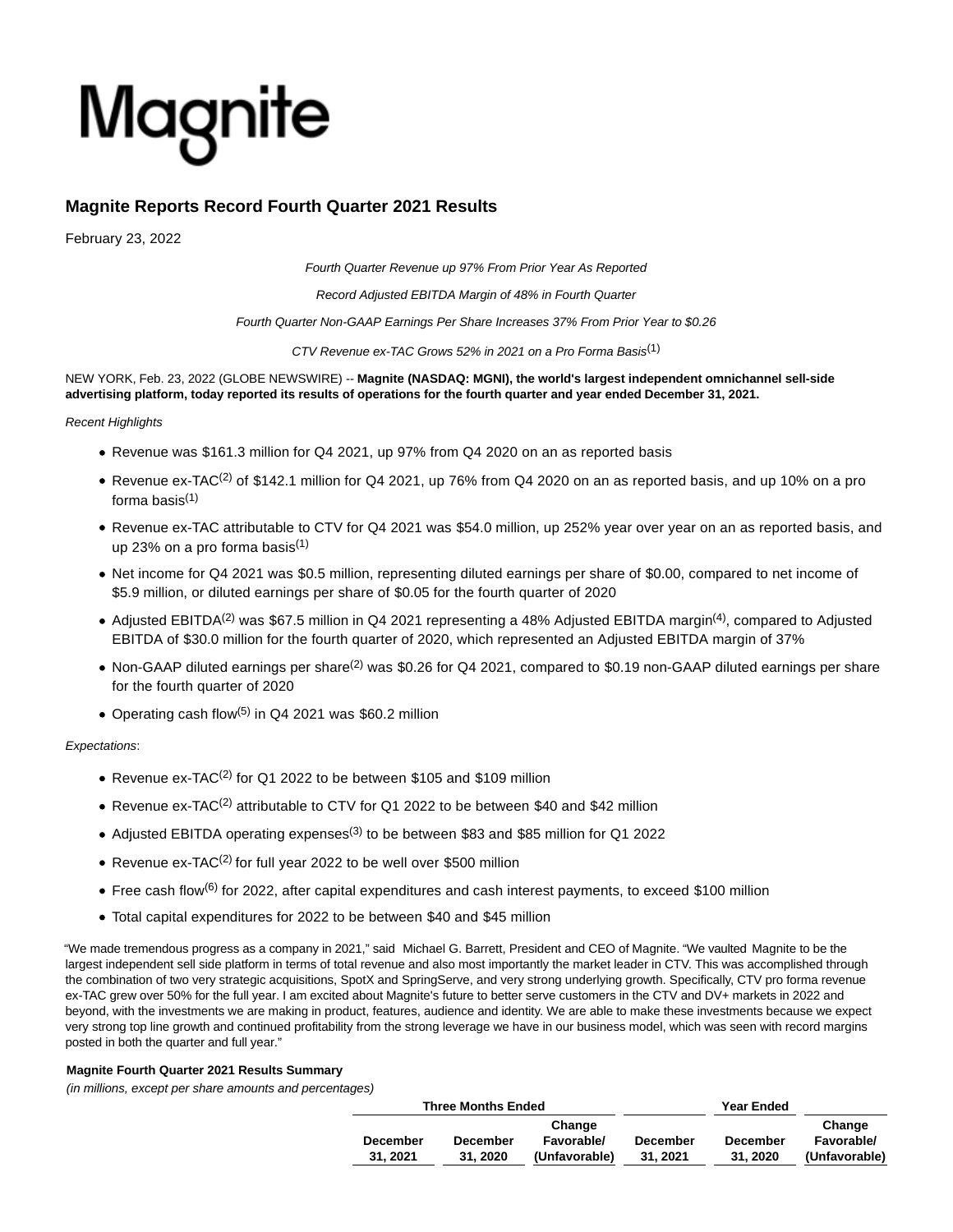| Revenue                                           | \$161.3 | \$82.0 | 97%       | \$468.4 | \$221.6   | 111%   |
|---------------------------------------------------|---------|--------|-----------|---------|-----------|--------|
| Revenue ex-TAC <sup>(2)</sup>                     | \$142.1 | \$81.0 | 76%       | \$416.5 | \$219.6   | 90%    |
| Gross profit                                      | \$94.4  | \$60.8 | 55%       | \$266.8 | \$143.9   | 85%    |
| Net income (loss)                                 | \$0.5   | \$5.9  | (92)%     | \$0.1   | ( \$53.4) | 100%   |
| Adjusted EBITDA <sup>(2)</sup>                    | \$67.5  | \$30.0 | 125%      | \$148.7 | \$43.1    | 245%   |
| Adjusted EBITDA operating expenses <sup>(3)</sup> | \$74.6  | \$50.9 | (46)%     | \$267.8 | \$176.5   | (52%)  |
| Adjusted EBITDA margin <sup>(4)</sup>             | 48%     | 37%    | 11 ppt    | 36%     | 20%       | 16 ppt |
| Basic earnings (loss) per share                   | $s -$   | \$0.05 | $(100)$ % | $s -$   | (\$0.55)  | 100%   |
| Diluted earnings (loss) per share                 | $s -$   | \$0.05 | $(100)$ % | $s -$   | (\$0.55)  | 100%   |
| Non-GAAP earnings (loss) per share <sup>(2)</sup> | \$0.26  | \$0.19 | 37%       | \$0.55  | \$0.17    | 224%   |

## **Notes:**

(1) When year-over-year comparisons are referred to as pro-forma, they include Telaria, SpotX and SpringServe results for the relevant pre-acquisition period.

- (2) Revenue ex-TAC, Adjusted EBITDA, Adjusted EBITDA operating expenses, and non-GAAP earnings (loss) per share are non-GAAP financial measures. Please see the discussion in the section called "Non-GAAP Financial Measures" and the reconciliations included at the end of this press release.
- (3) Adjusted EBITDA operating expenses is calculated as Revenue ex-TAC less Adjusted EBITDA.
- (4) Adjusted EBITDA margin is calculated as Adjusted EBITDA divided by Revenue ex-TAC.
- (5) Operating cash flow is calculated as Adjusted EBITDA less capital expenditures.
- (6) Free cash flow is defined as Operating Cash Flow (AEBITDA less Capex) less cash interest payments.

#### **Fourth Quarter 2021 Results Conference Call and Webcast:**

The Company will host a conference call on February 23, 2022 at 1:30 PM (PT) / 4:30 PM (ET) to discuss the results for its fourth quarter of 2021.

#### **Live conference call**

| Toll free number:   | (844) 875-6911 (for domestic callers)                         |
|---------------------|---------------------------------------------------------------|
| Direct dial number: | (412) 902-6511 (for international callers)                    |
| Passcode:           | Ask to join the Magnite conference call                       |
| Simultaneous audio  |                                                               |
| webcast:            | http://investor.magnite.com. under "Events and Presentations" |

#### **Conference call**

| replay              |                                                               |
|---------------------|---------------------------------------------------------------|
| Toll free number:   | (877) 344-7529 (for domestic callers)                         |
| Direct dial number: | (412) 317-0088 (for international callers)                    |
| Passcode:           | 3917076                                                       |
| Webcast link:       | http://investor.magnite.com, under "Events and Presentations" |

#### **About Magnite**

We're Magnite (NASDAQ: MGNI), the world's largest independent sell-side advertising platform. Publishers use our technology to monetize their content across all screens and formats including CTV, online video, display, and audio. The world's leading agencies and brands trust our platform to access brand-safe, high-quality ad inventory and execute billions of advertising transactions each month. Anchored in bustling New York City, sunny Los Angeles, mile high Denver, historic London, and down under in Sydney, Magnite has offices across North America, EMEA, LATAM, and APAC.

#### **Forward-Looking Statements:**

This press release and management's prepared remarks during the conference call referred to above include, and management's answers to questions during the conference call may include, forward-looking statements, including statements based upon or relating to our expectations, assumptions, estimates, and projections. In some cases, you can identify forward-looking statements by terms such as "may," "might," "will," "objective," "intend," "should," "could," "can," "would," "expect," "believe," "design," "anticipate," "estimate," "predict," "potential," "plan" or the negative of these terms, and similar expressions. Forward-looking statements may include, but are not limited to, statements concerning acquisitions by the Company, including the acquisition of SpotX, Inc. ("SpotX," and such acquisition the "SpotX Acquisition"), or SpringServe, LLC ("SpringServe" and such acquisition the "SpringServe Acquisition"), or the anticipated benefits thereof; statements concerning potential synergies from the Company's acquisitions; statements concerning the potential impacts of the COVID-19 pandemic on our business operations, financial condition, and results of operations and on the world economy; our anticipated financial performance; anticipated benefits or effects related to our completed merger with Telaria, Inc. in April 2020 ("Telaria" and such merger the "Telaria Merger"); key strategic objectives, industry growth rates for ad-supported connected television ("CTV") and the shift in video consumption from linear TV to CTV; anticipated benefits of new offerings; the impact of transparency initiatives we may undertake; the impact of our traffic shaping technology on our business; the effects of our cost reduction initiatives; scope and duration of client relationships; the fees we may charge in the future; business mix; sales growth; benefits from supply path optimization; the development of identity solutions; client utilization of our offerings; our competitive differentiation; our market share and leadership position in the industry; market conditions, trends, and opportunities; certain statements regarding future operational performance measures; and other statements that are not historical facts. These statements are not guarantees of future performance; they reflect our current views with respect to future events and are based on assumptions and estimates and subject to known and unknown risks, uncertainties and other factors that may cause our actual results, performance or achievements to be materially different from expectations or results projected or implied by forward-looking statements. Risks that our business faces include, but are not limited to, the following: our ability to realize the anticipated benefits of the Telaria Merger, SpotX Acquisition,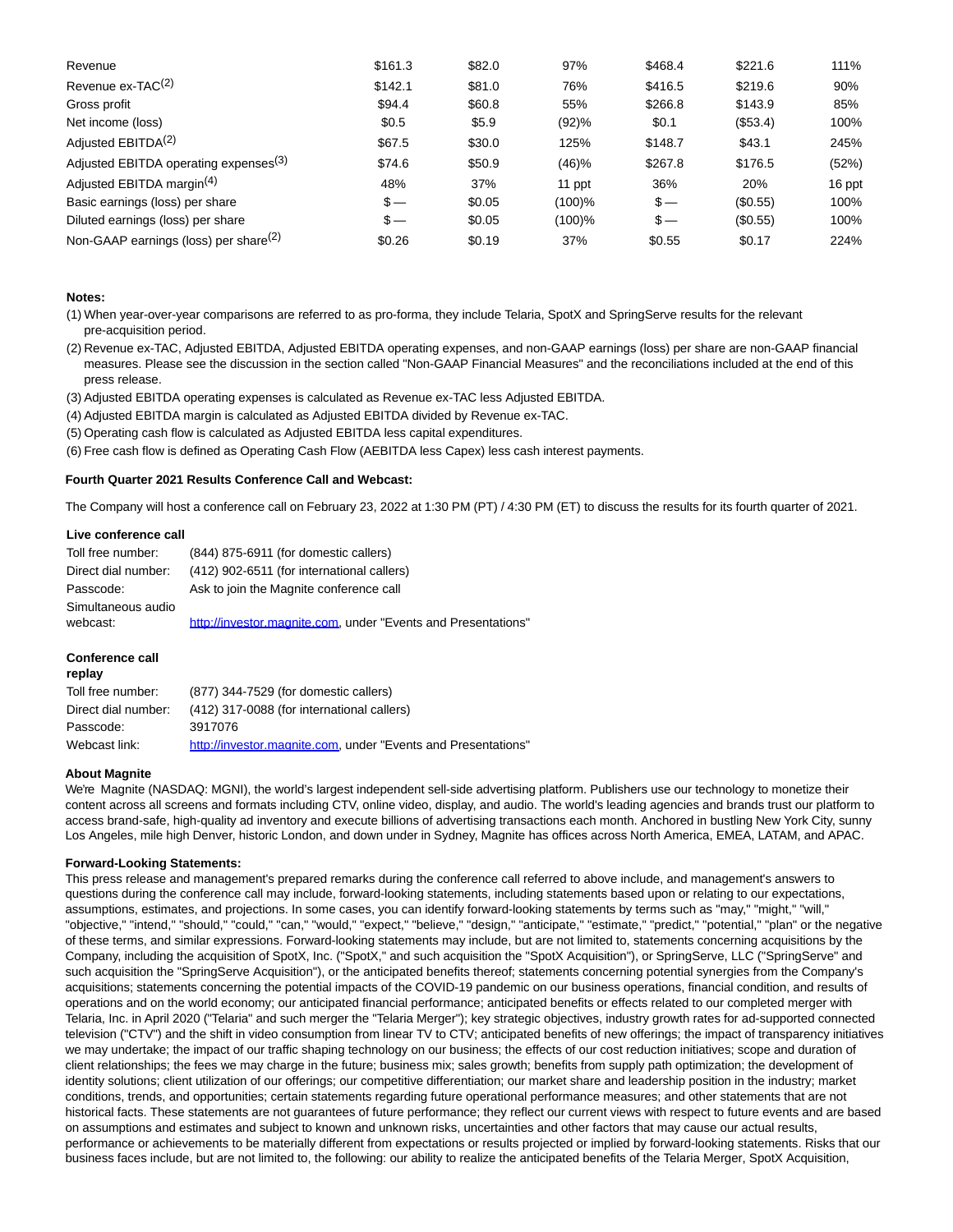SpringServe Acquisition, and other acquisitions; our ability to comply with the terms of our financing arrangements; restrictions in our Credit Agreement may limit our ability to make strategic investments, respond to changing market conditions, or otherwise operate our business; increases in our debt leverage may put us at greater risk of defaulting on our debt obligations, subject us to additional operating restrictions and make it more difficult to obtain future financing on favorable terms; sales of our common stock by the former owner of SpotX may have an adverse effect on the price of our common stock; conversion of our Convertible Senior Notes would dilute the ownership interest of existing stockholders; the severity, magnitude, and duration of the COVID-19 pandemic, including impacts of the pandemic and of responses to the pandemic by governments; the impact of inflation and supply chain issues on the advertising marketplace; our CTV spend may grow more slowly than we expect if industry growth rates for ad supported CTV are not accurate, if CTV sellers fail to adopt programmatic advertising solutions or if we are unable to maintain or increase access to CTV advertising inventory; we may be unsuccessful in our supply path optimization efforts; our ability to introduce new offerings and bring them to market in a timely manner and otherwise adapt in response to client demands and industry trends; uncertainty of our estimates and expectations associated with new offerings, including the CTV ad server product that we recently acquired in the SpringServe Acquisition and our developing identity solutions; we must increase the scale and efficiency of our technology infrastructure to support our growth; the emergence of header bidding has increased competition from other demand sources and may cause infrastructure strain and added costs; our access to mobile inventory may be limited by third-party technology or lack of direct relationships with mobile sellers; we may experience lower take rates, which may not be offset by increases in the volume of ad requests, improvements in fill-rate, and/or increases in the value of transactions through our platform; the impact of requests for discounts, fee concessions, rebates, refunds or favorable payment terms; our history of losses, and the fact that in the past our operating results have and may in the future fluctuate significantly, be difficult to predict, and fall below analysts' and investors' expectations; the effect on the advertising market and our business from difficult economic conditions or uncertainty; the effects of seasonal trends on our results of operations; we operate in an intensely competitive market that includes companies that have greater financial, technical and marketing resources than we do; the effects of consolidation in the ad tech industry; the growing percentage of digital advertising spend captured by closed "walled gardens" (such as Google, Facebook, Comcast, and Amazon); our ability to differentiate our offerings and compete effectively to combat commodification and disintermediation; potential limitations on our ability to collect or use data as a result of consumer tools, regulatory restrictions and technological limitations; the development and use of new identity solutions as a replacement for third-party cookies and other identifiers may disrupt the programmatic ecosystem and cause the performance of our platform to decline; the industry may not adopt or may be slow to adopt the use of first-party publisher segments as an alternative to third-party cookies; our ability to comply with, and the effect on our business of, evolving legal standards and regulations, particularly concerning data protection and privacy; failure by us or our clients to meet advertising and inventory content standards; the freedom of buyers and sellers to direct their spending and inventory to competing sources of inventory and demand, and to establish direct relationships and integrations without the use of our platform; our reliance on large aggregators of advertising inventory, and the concentration of CTV among a small number of large sellers that enjoy significant negotiating leverage; our ability to provide value to both buyers and sellers of advertising without being perceived as favoring one over the other or being perceived as competing with them through our service offerings; our reliance on large sources of advertising demand, including demand side platforms ("DSPs") that may have or develop high-risk credit profiles or fail to pay invoices when due; we may be exposed to claims from clients for breach of contracts; errors or failures in the operation of our solution, interruptions in our access to network infrastructure or data, and breaches of our computer systems; our ability to ensure a high level of brand safety for our clients and to detect "bot" traffic and other fraudulent or malicious activity; the use of our net operating losses and tax credit carryforwards may be subject to certain limitations; our business may be subject to sales and use tax, advertising and other taxes; our ability to raise additional capital if needed; the impact of our share repurchase program on our stock price and cash reserves; volatility in the price of our common stock; the impact of negative analyst or investor research reports; our ability to attract and retain qualified employees and key personnel; costs associated with enforcing our intellectual property rights or defending intellectual property infringement; the Capped Call Transactions subject us to counterparty risk and may affect the value of the Convertible Senior Notes and our common stock; the conditional conversion feature of the Convertible Senior Notes, if triggered, may adversely affect our financial condition and operating result; failure to successfully execute our international growth plans; and our ability to identify future acquisitions of or investments in complementary companies or technologies and our ability to consummate the acquisitions and integrate such companies or technologies.

We discuss many of these risks and additional factors that could cause actual results to differ materially from those anticipated by our forward-looking statements under the headings "Risk Factors" and "Management's Discussion and Analysis of Financial Condition and Results of Operations," and elsewhere in filings we have made and will make from time to time with the Securities and Exchange Commission, or SEC, including our Annual Report on Form 10-K for the year ended December 31, 2021, and subsequent Quarterly Reports on Form 10-Q for 2022. These forward-looking statements represent our estimates and assumptions only as of the date of the report in which they are included. Unless required by federal securities laws, we assume no obligation to update any of these forward-looking statements, or to update the reasons actual results could differ materially from those anticipated, to reflect circumstances or events that occur after the statements are made. Without limiting the foregoing, any guidance we may provide will generally be given only in connection with quarterly and annual earnings announcements, without interim updates, and we may appear at industry conferences or make other public statements without disclosing material nonpublic information in our possession. Given these uncertainties, investors should not place undue reliance on these forward-looking statements. Investors should read this press release and the documents that we reference in this press release and have filed or will file with the SEC completely and with the understanding that our actual future results may be materially different from what we expect. We qualify all of our forward-looking statements by these cautionary statements.

#### **Non-GAAP Financial Measures and Operational Measures:**

In addition to our GAAP results, we review certain non-GAAP financial measures to help us evaluate our business, measure our performance, identify trends affecting our business, establish budgets, measure the effectiveness of investments in our technology and development and sales and marketing, and assess our operational efficiencies. These non-GAAP measures include Revenue ex-TAC, Adjusted EBITDA, Non-GAAP Income (Loss), and Non-GAAP Earnings (Loss) per share, each of which is discussed below.

These non-GAAP financial measures are not intended to be considered in isolation from, as substitutes for, or as superior to, the corresponding financial measures prepared in accordance with GAAP. You are encouraged to evaluate these adjustments, and review the reconciliation of these non-GAAP financial measures to their most comparable GAAP measures, and the reasons we consider them appropriate. It is important to note that the particular items we exclude from, or include in, our non-GAAP financial measures may differ from the items excluded from, or included in, similar non-GAAP financial measures used by other companies. See "Reconciliation of Revenue to Revenue ex-TAC," "Reconciliation of net income (loss) to Adjusted EBITDA," "Reconciliation of net income (loss) to non-GAAP income (loss)," and "Reconciliation of GAAP earnings (loss) per share to non-GAAP earnings (loss) per share" included as part of this press release.

We do not provide a reconciliation of our non-GAAP financial expectations for Revenue ex-TAC, Adjusted EBITDA, and Adjusted EBITDA operating expenses because the amount and timing of many future charges that impact these measures (such as amortization of future acquired intangible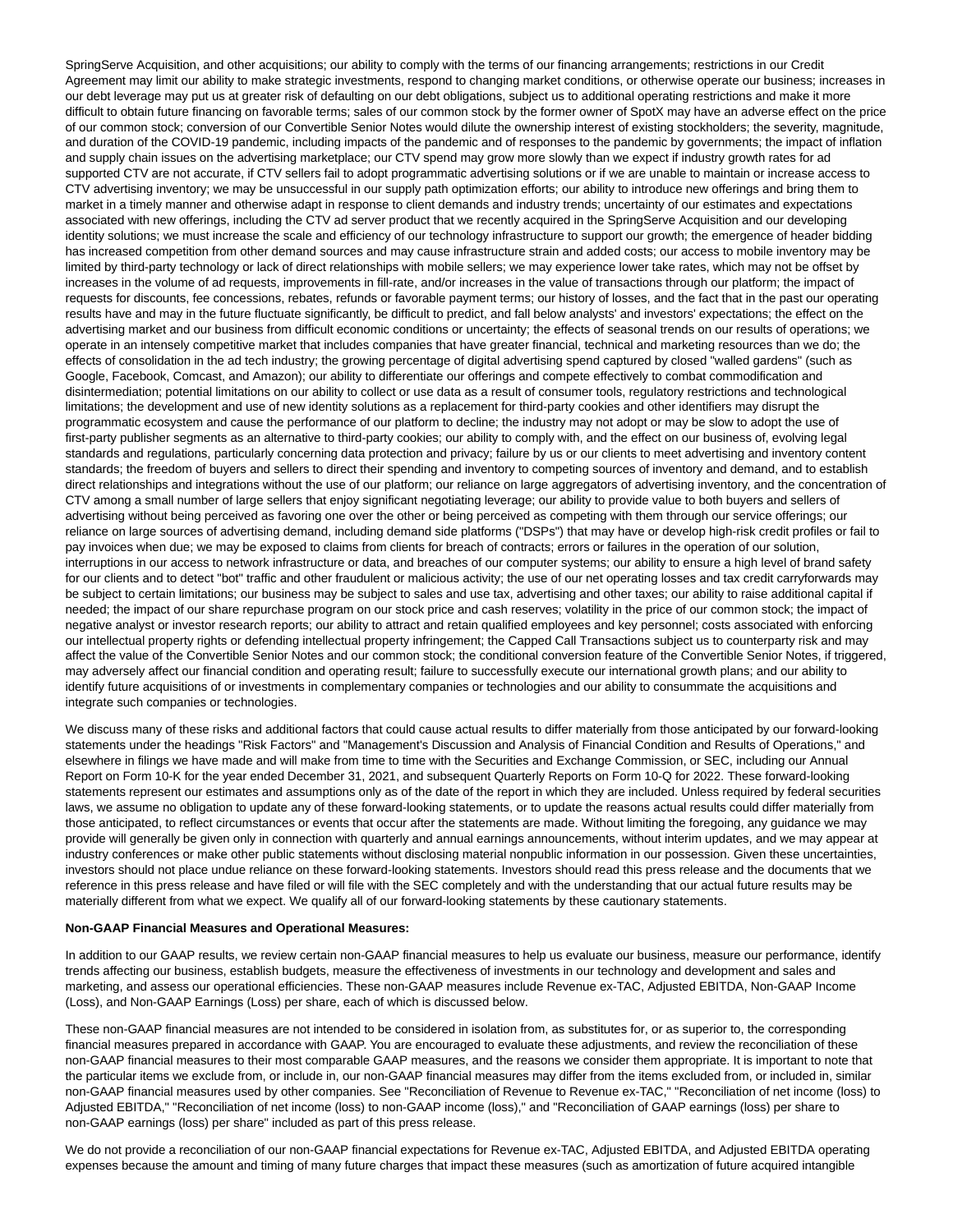assets, acquisition-related charges, foreign exchange (gain) loss, net, stock-based compensation, impairment charges, provision or benefit for income taxes, and our future revenue mix), which could be material, are variable, uncertain, or out of our control and therefore cannot be reasonably predicted without unreasonable effort, if at all. In addition, we believe such reconciliations could imply a degree of precision that might be confusing or misleading to investors.

#### **Revenue ex-TAC:**

Revenue ex-TAC is revenue excluding traffic acquisition cost ("TAC"). Traffic acquisition cost, a component of Cost of revenue, represents what we must pay sellers for the sale of advertising inventory through our platform for revenue reported on a gross basis. In calculating Revenue ex-TAC, we add back the cost of revenue, excluding TAC, to gross profit, the most comparable GAAP measurement. Revenue ex-TAC is a non-GAAP financial measure. We believe Revenue ex-TAC is a useful measure in assessing the performance of Magnite as a combined company following our acquisition of SpotX and facilitates a consistent comparison against our core business without considering the impact of traffic acquisition costs related to revenue reported on a gross basis.

#### **Adjusted EBITDA:**

We define Adjusted EBITDA as net income (loss) adjusted to exclude stock-based compensation expense, depreciation and amortization, amortization of acquired intangible assets, impairment charges, interest income or expense, and other cash and non-cash based income or expenses that we do not consider indicative of our core operating performance, including, but not limited to foreign exchange gains and losses, acquisition and related items, non-operational real estate expense (income), net, and provision (benefit) for income taxes. We also track future expenses on an Adjusted EBITDA basis, and describe them as Adjusted EBITDA operating expenses, which includes total operating expenses. Total operating expenses include cost of revenue. We adjust Adjusted EBITDA operating expenses for the same expense items excluded in Adjusted EBITDA. We believe Adjusted EBITDA is useful to investors in evaluating our performance for the following reasons:

- Adjusted EBITDA is widely used by investors and securities analysts to measure a company's performance without regard to items such as those we exclude in calculating this measure, which can vary substantially from company to company depending upon their financing, capital structures, and the method by which assets were acquired.
- Our management uses Adjusted EBITDA in conjunction with GAAP financial measures for planning purposes, including the preparation of our annual operating budget, as a measure of performance and the effectiveness of our business strategies, and in communications with our board of directors concerning our performance. Adjusted EBITDA may also be used as a metric for determining payment of cash incentive compensation.
- Adjusted EBITDA provides a measure of consistency and comparability with our past performance that many investors find useful, facilitates period-to-period comparisons of operations, and also facilitates comparisons with other peer companies, many of which use similar non-GAAP financial measures to supplement their GAAP results.

Although Adjusted EBITDA is frequently used by investors and securities analysts in their evaluations of companies, Adjusted EBITDA has limitations as an analytical tool, and should not be considered in isolation or as a substitute for analysis of our results of operations as reported under GAAP. These limitations include:

- Stock-based compensation is a non-cash charge and will remain an element of our long-term incentive compensation package, although we exclude it as an expense when evaluating our ongoing operating performance for a particular period.
- Depreciation and amortization are non-cash charges, and the assets being depreciated or amortized will often have to be replaced in the future, but Adjusted EBITDA does not reflect any cash requirements for these replacements.
- Impairment charges are non-cash charges related to goodwill, intangible assets and/or long-lived assets.
- Adjusted EBITDA does not reflect non-cash charges related to acquisition and related items, such as amortization of acquired intangible assets, merger related severance costs, and changes in the fair value of contingent consideration.
- Adjusted EBITDA does not reflect cash and non-cash charges and changes in, or cash requirements for, acquisition and related items, such as certain transaction expenses and expenses associated with earn-out amounts.
- Adjusted EBITDA does not reflect changes in our working capital needs, capital expenditures, non-operational real estate expenses or income, or contractual commitments.
- Adjusted EBITDA does not reflect cash requirements for income taxes and the cash impact of other income or expense.
- Other companies may calculate Adjusted EBITDA differently than we do, limiting its usefulness as a comparative measure.

Our Adjusted EBITDA is influenced by fluctuations in our revenue, cost of revenue, and the timing and amounts of the cost of our operations. Adjusted EBITDA should not be considered as an alternative to net income (loss), income (loss) from operations, or any other measure of financial performance calculated and presented in accordance with GAAP.

## **Non-GAAP Income (Loss) and Non-GAAP Earnings (Loss) per Share:**

We define non-GAAP earnings (loss) per share as non-GAAP income (loss) divided by non-GAAP weighted-average shares outstanding. Non-GAAP income (loss) is equal to net income (loss) excluding stock-based compensation, cash and non-cash based acquisition and related expenses, including amortization of acquired intangible assets, merger related severance costs, transaction expenses, non-operational real estate expenses or income, foreign currency gains and losses, and in periods in which the Company generates net income, non-GAAP net income also excludes interest expense associated with Convertible Senior Notes. In periods in which we have non-GAAP income, non-GAAP weighted-average shares outstanding used to calculate non-GAAP earnings per share includes the impact of potentially dilutive shares. Potentially dilutive shares consist of stock options, restricted stock awards, restricted stock units, performance stock units, and potential shares issued under the Employee Stock Purchase Plan, each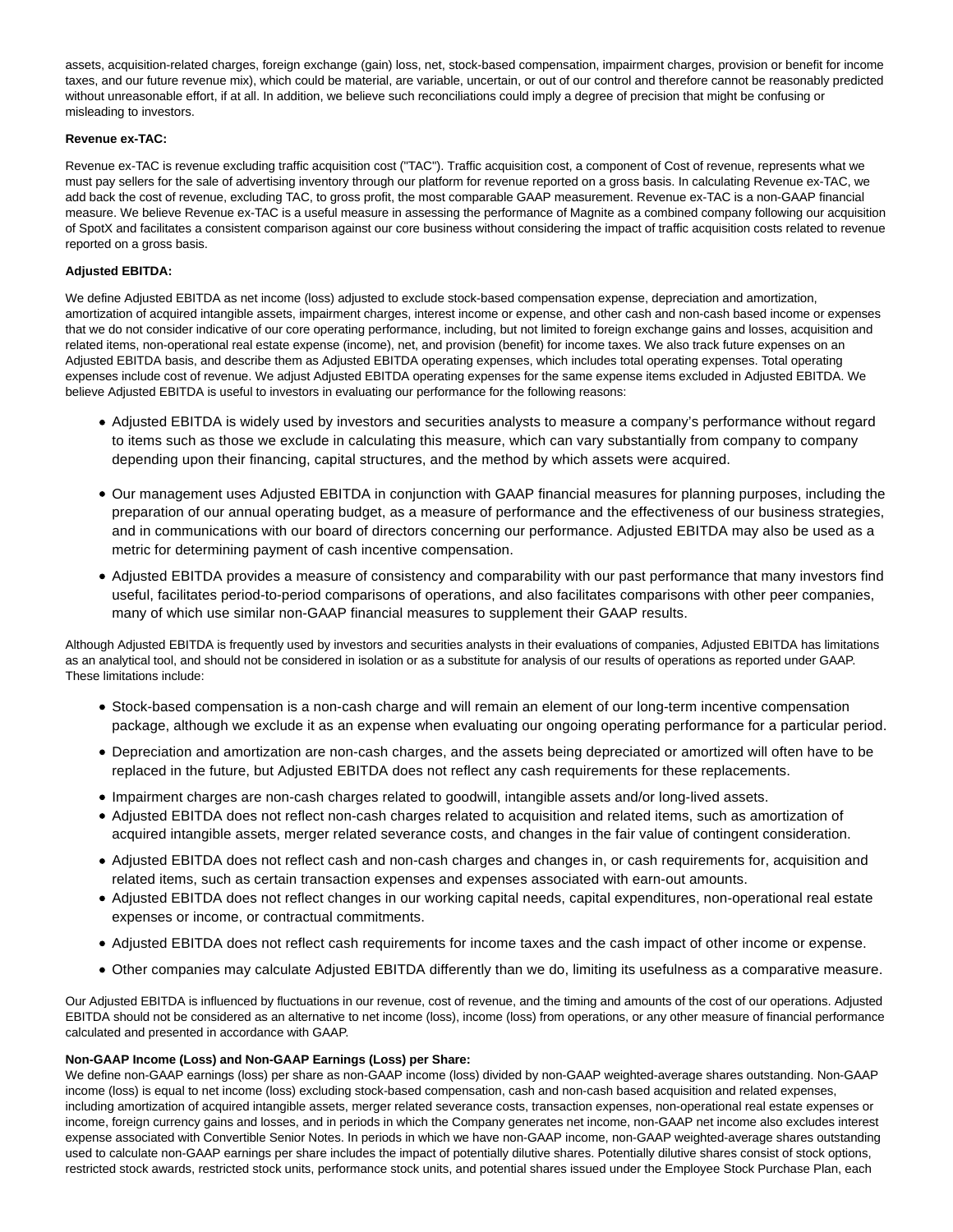computed using the treasury stock method. In periods in which the Company generates net income, non-GAAP weighted-average shares will also include the impact of shares that would be issuable assuming conversion of all of the Convertible Senior Notes, calculated under the if-converted method. We believe non-GAAP earnings (loss) per share is useful to investors in evaluating our ongoing operational performance and our trends on a per share basis, and also facilitates comparison of our financial results on a per share basis with other companies, many of which present a similar non-GAAP measure. However, a potential limitation of our use of non-GAAP earnings (loss) per share is that other companies may define non-GAAP earnings (loss) per share differently, which may make comparison difficult. This measure may also exclude expenses that may have a material impact on our reported financial results. Non-GAAP earnings (loss) per share is a performance measure and should not be used as a measure of liquidity. Because of these limitations, we also consider the comparable GAAP measure of net income (loss).

#### **Investor Relations Contact**

Nick Kormeluk (949) 500-0003 [nkormeluk@magnite.com](https://www.globenewswire.com/Tracker?data=HS_352RZ2nbN4H-PuX2xxQl3sFroA2zHXEAbucxjoE4NMNxJMLHDZE6lcQJYh63at4AseylM_6HX3zFmI8EW8nR2NZRoCECAcyKgNFAr-pY=)

#### **Media Contact**

Charlstie Veith (516) 300-3569 [press@magnite.com](https://www.globenewswire.com/Tracker?data=Kik2tmNKh6zNX8X4GCysBHXhukRgz1_li04VHxYr14L1zBhwxERd3iPytkh1zgi7HIsTSesVv3k42En4CnbAqA==)

#### **MAGNITE, INC. CONDENSED CONSOLIDATED BALANCE SHEETS (In thousands) (unaudited)**

|                                               | December 31, 2021 | December 31, 2020 |    |            |
|-----------------------------------------------|-------------------|-------------------|----|------------|
| <b>ASSETS</b>                                 |                   |                   |    |            |
| Current assets:                               |                   |                   |    |            |
| Cash and cash equivalents                     | \$                | 230,401           | \$ | 117,676    |
| Accounts receivable, net                      |                   | 927,781           |    | 471,666    |
| Prepaid expenses and other current assets     |                   | 19,934            |    | 17,729     |
| <b>TOTAL CURRENT ASSETS</b>                   |                   | 1,178,116         |    | 607,071    |
| Property and equipment, net                   |                   | 34,067            |    | 23,681     |
| Right-of-use lease asset                      |                   | 76,986            |    | 39,599     |
| Internal use software development costs, net  |                   | 20,093            |    | 16,160     |
| Intangible assets, net                        |                   | 426,615           |    | 89,884     |
| Goodwill                                      |                   | 969,873           |    | 158,125    |
| Other assets, non-current                     |                   | 6,862             |    | 4,440      |
| <b>TOTAL ASSETS</b>                           | \$                | 2,712,612         | \$ | 938,960    |
| <b>LIABILITIES AND STOCKHOLDERS' EQUITY</b>   |                   |                   |    |            |
| <b>Current liabilities:</b>                   |                   |                   |    |            |
| Accounts payable and accrued expenses         |                   | 1,000,956         | \$ | 509,315    |
| Lease liabilities - current portion           |                   | 19,142            |    | 9,813      |
| Debt, current                                 |                   | 3,600             |    |            |
| Other current liabilities                     |                   | 5,697             |    | 3,070      |
| <b>TOTAL CURRENT LIABILITIES</b>              |                   | 1,029,395         |    | 522,198    |
| Debt, non-current, net of debt issuance costs |                   | 720,023           |    |            |
| Lease liabilities, non-current                |                   | 66,487            |    | 32,278     |
| Deferred tax liability, net                   |                   | 13,303            |    | 199        |
| Other liabilities, non-current                |                   | 2,647             |    | 2,672      |
| <b>TOTAL LIABILITIES</b>                      |                   | 1,831,855         |    | 557,347    |
| STOCKHOLDERS' EQUITY                          |                   |                   |    |            |
| Common stock                                  |                   | $\overline{2}$    |    | 2          |
| Additional paid-in capital                    |                   | 1,282,589         |    | 777,084    |
| Accumulated other comprehensive loss          |                   | (1, 376)          |    | (957)      |
| Treasury stock                                |                   | (6,007)           |    |            |
| Accumulated deficit                           |                   | (394, 451)        |    | (394, 516) |
| <b>TOTAL STOCKHOLDERS' EQUITY</b>             |                   | 880,757           |    | 381,613    |
| TOTAL LIABILITIES AND STOCKHOLDERS' EQUITY    | \$                | 2,712,612         | \$ | 938,960    |

**MAGNITE, INC. CONDENSED CONSOLIDATED STATEMENTS OF OPERATIONS (In thousands, except per share amounts) (unaudited)**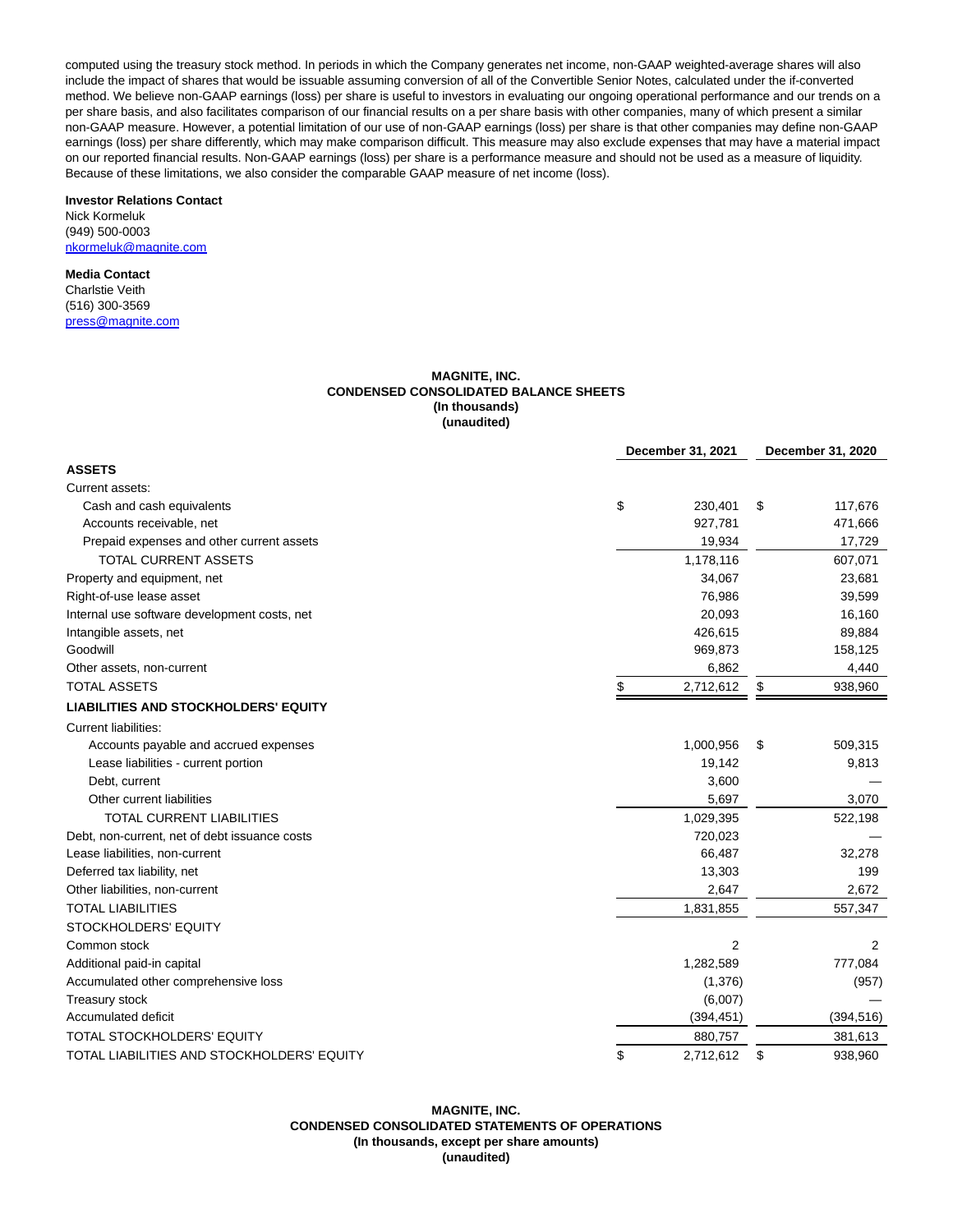|                                                                      |                      | <b>Three Months Ended</b> |                      |          | <b>Year Ended</b>    |           |                      |           |
|----------------------------------------------------------------------|----------------------|---------------------------|----------------------|----------|----------------------|-----------|----------------------|-----------|
|                                                                      | December 31,<br>2021 |                           | December 31,<br>2020 |          | December 31,<br>2021 |           | December 31,<br>2020 |           |
| Revenue                                                              | \$                   | 161,286                   | \$                   | 82,003   | \$                   | 468,413   | \$                   | 221,628   |
| Expenses $(1)(2)$ :                                                  |                      |                           |                      |          |                      |           |                      |           |
| Cost of revenue                                                      |                      | 66,839                    |                      | 21,168   |                      | 201,662   |                      | 77,747    |
| Sales and marketing                                                  |                      | 52,284                    |                      | 22,971   |                      | 170,406   |                      | 76,030    |
| Technology and development                                           |                      | 21.013                    |                      | 14,228   |                      | 74,449    |                      | 51,546    |
| General and administrative                                           |                      | 17,116                    |                      | 14,766   |                      | 64,789    |                      | 52,987    |
| Merger, acquisition, and restructuring costs                         |                      | 399                       |                      | 875      |                      | 38,177    |                      | 17,552    |
| Total expenses                                                       |                      | 157,651                   |                      | 74,008   |                      | 549,483   |                      | 275,862   |
| Income (loss) from operations                                        |                      | 3,635                     |                      | 7,995    |                      | (81,070)  |                      | (54, 234) |
| Other (income) expense:                                              |                      |                           |                      |          |                      |           |                      |           |
| Interest (income) expense, net                                       |                      | 7,253                     |                      | 62       |                      | 19,848    |                      | (50)      |
| Other income                                                         |                      | (1, 133)                  |                      | (1, 178) |                      | (4, 450)  |                      | (3,665)   |
| Foreign exchange (gain) loss, net                                    |                      | (122)                     |                      | 3,065    |                      | (1,480)   |                      | 2,220     |
| Total other (income) expense, net                                    |                      | 5,998                     |                      | 1,949    |                      | 13,918    |                      | (1, 495)  |
| Income (loss) before income taxes                                    |                      | (2,363)                   |                      | 6,046    |                      | (94, 988) |                      | (52, 739) |
| Provision (benefit) for income taxes                                 |                      | (2,816)                   |                      | 160      |                      | (95,053)  |                      | 693       |
| Net income (loss)                                                    | \$                   | 453                       | \$                   | 5,886    | S.                   | 65        | \$                   | (53, 432) |
| Net income (loss) per share:                                         |                      |                           |                      |          |                      |           |                      |           |
| <b>Basic</b>                                                         | S                    |                           | \$                   | 0.05     |                      |           |                      | (0.55)    |
| <b>Diluted</b>                                                       | \$                   |                           |                      | 0.05     |                      |           |                      | (0.55)    |
| Weighted average shares used to compute net income (loss) per share: |                      |                           |                      |          |                      |           |                      |           |
| Basic                                                                |                      | 132,099                   |                      | 112,746  |                      | 126,294   |                      | 96,700    |
| <b>Diluted</b>                                                       |                      | 139,470                   |                      | 124,376  |                      | 136,261   |                      | 96,700    |

(1) Stock-based compensation expense included in our expenses was as follows:

|                                        | <b>Three Months Ended</b> |      |                      |      |                      | <b>Year Ended</b> |                      |  |  |
|----------------------------------------|---------------------------|------|----------------------|------|----------------------|-------------------|----------------------|--|--|
|                                        | December 31,<br>2021      |      | December 31,<br>2020 |      | December 31,<br>2021 |                   | December 31,<br>2020 |  |  |
| Cost of revenue                        | \$<br>262                 | - \$ | 113                  | - \$ | 792 \$               |                   | 525                  |  |  |
| Sales and marketing                    | 5.292                     |      | 2.301                |      | 15.718               |                   | 8,229                |  |  |
| Technology and development             | 3.662                     |      | 1.982                |      | 11.857               |                   | 7.451                |  |  |
| General and administrative             | 2.998                     |      | 2.481                |      | 11.297               |                   | 10,416               |  |  |
| Restructuring and other exit costs     |                           |      | 316                  |      | 1.071                |                   | 1,870                |  |  |
| Total stock-based compensation expense | 12.214                    |      | 7,193                |      | 40.735               |                   | 28.491               |  |  |

(2) Depreciation and amortization expense included in our expenses was as follows:

|                                             | <b>Three Months Ended</b> |  |                      |  | Year Ended           |  |                      |  |
|---------------------------------------------|---------------------------|--|----------------------|--|----------------------|--|----------------------|--|
|                                             | December 31.<br>2021      |  | December 31.<br>2020 |  | December 31.<br>2021 |  | December 31.<br>2020 |  |
| Cost of revenue                             | 26,007 \$                 |  | 8.472 \$             |  | 78.115 \$            |  | 34,879               |  |
| Sales and marketing                         | 23.426                    |  | 4.351                |  | 67.463               |  | 13,313               |  |
| Technology and development                  | 206                       |  | 114                  |  | 674                  |  | 454                  |  |
| General and administrative                  | 163                       |  | 154                  |  | 634                  |  | 602                  |  |
| Total depreciation and amortization expense | 49,802 \$                 |  | 13,091               |  | 146.886              |  | 49.248               |  |

**MAGNITE, INC. CONDENSED CONSOLIDATED STATEMENTS OF CASH FLOWS (In thousands) (unaudited)**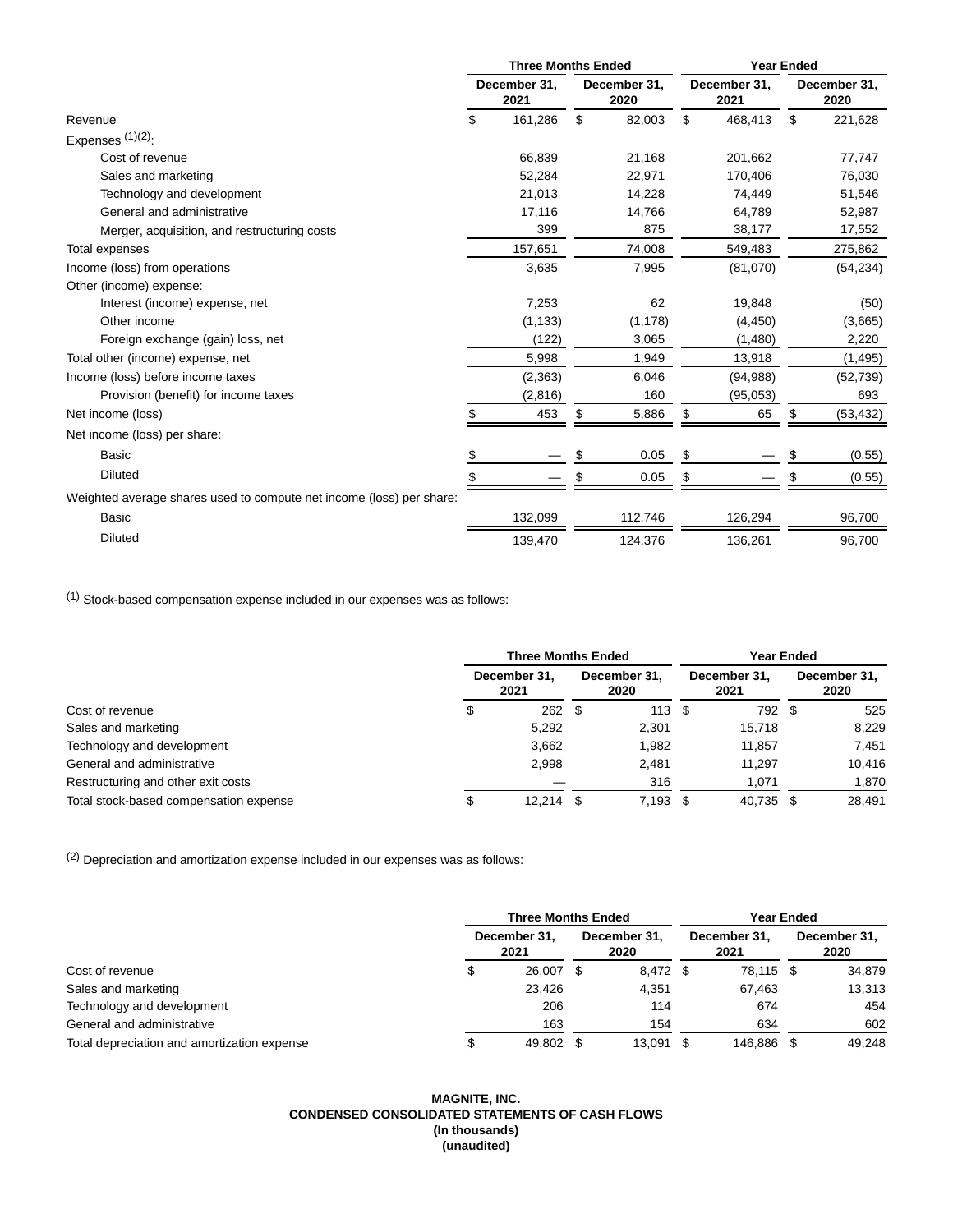|                                                                                                       |                   | <b>Year Ended</b> |
|-------------------------------------------------------------------------------------------------------|-------------------|-------------------|
|                                                                                                       | December 31, 2021 | December 31, 2020 |
| OPERATING ACTIVITIES:                                                                                 |                   |                   |
| Net income (loss)                                                                                     | \$<br>65          | \$<br>(53, 432)   |
| Adjustments to reconcile net income (loss) to net cash provided by (used in) operating<br>activities: |                   |                   |
| Depreciation and amortization                                                                         | 146,886           | 49,248            |
| Stock-based compensation                                                                              | 40,735            | 28,491            |
| (Gain) loss on disposal of property and equipment                                                     | 130               | (22)              |
| Provision for doubtful accounts                                                                       | 49                | (138)             |
| Amortization of debt discount and issuance costs                                                      | 4,925             |                   |
| Non-cash lease expense                                                                                | (350)             | (784)             |
| Deferred income taxes                                                                                 | (98, 770)         | 789               |
| Unrealized foreign currency gains, net                                                                | (2,259)           | (1, 161)          |
| Other items, net                                                                                      | 3,292             |                   |
| Changes in operating assets and liabilities, net of effect of business acquisitions:                  |                   |                   |
| Accounts receivable                                                                                   | (254, 368)        | (103, 836)        |
| Prepaid expenses and other assets                                                                     | 1,324             | (10,095)          |
| Accounts payable and accrued expenses                                                                 | 284,905           | 75,064            |
| <b>Other liabilities</b>                                                                              | 25                | 3,811             |
| Net cash provided by (used in) operating activities                                                   | 126,589           | (12,065)          |
| <b>INVESTING ACTIVITIES:</b>                                                                          |                   |                   |
| Purchases of property and equipment                                                                   | (17, 697)         | (14, 292)         |
| Capitalized internal use software development costs                                                   | (11, 431)         | (7,667)           |
| Mergers and acquisitions, net of cash acquired                                                        | (661, 869)        | 54,595            |
| Net cash provided by (used in) investing activities                                                   | (690, 997)        | 32,636            |
| <b>FINANCING ACTIVITIES:</b>                                                                          |                   |                   |
| Proceeds from Convertible Senior Notes offering                                                       | 400,000           |                   |
| Proceeds from issuance of debt, net of debt discount                                                  | 349,200           |                   |
| Payment for capped call options                                                                       | (38,960)          |                   |
| Payment for debt issuance costs                                                                       | (30, 378)         |                   |
| Proceeds from exercise of stock options                                                               | 9,425             | 13,548            |
| Proceeds from issuance of common stock under employee stock purchase plan                             | 3,714             | 1,660             |
| Repayment of debt                                                                                     | (1,800)           |                   |
| Repayment of financing lease                                                                          | (645)             |                   |
| Purchase of treasury stock                                                                            | (6,007)           |                   |
| Taxes paid related to net share settlement                                                            | (6, 496)          | (7, 854)          |
| Net cash provided by financing activities                                                             | 678,053           | 7,354             |
| EFFECT OF EXCHANGE RATE CHANGES ON CASH, CASH EQUIVALENTS AND RESTRICTED                              |                   |                   |
| <b>CASH</b>                                                                                           | (683)             | 918               |
| CHANGE IN CASH, CASH EQUIVALENTS AND RESTRICTED CASH                                                  | 112,962           | 28,843            |
| CASH, CASH EQUIVALENTS AND RESTRICTED CASH — Beginning of period                                      | 117,731           | 88,888            |
| CASH, CASH EQUIVALENTS AND RESTRICTED CASH - End of period                                            | \$<br>230,693     | \$<br>117,731     |

#### **MAGNITE, INC. CONDENSED CONSOLIDATED STATEMENTS OF CASH FLOWS-(Continued) (In thousands) (unaudited)**

|                                                                                                 |    |                   | <b>Year Ended</b> |         |  |
|-------------------------------------------------------------------------------------------------|----|-------------------|-------------------|---------|--|
|                                                                                                 |    | December 31, 2021 | December 31, 2020 |         |  |
| RECONCILIATION OF CASH, CASH EQUIVALENTS AND RESTRICTED CASH TO<br>CONSOLIDATED BALANCE SHEETS: |    |                   |                   |         |  |
| Cash and cash equivalents                                                                       | \$ | 230.401 \$        |                   | 117.676 |  |
| Restricted cash included in prepaid expenses and other current assets                           |    | 240               |                   |         |  |
| Restricted cash included in other assets, non-current                                           |    | 52                |                   | 55      |  |
| Total cash, cash equivalents and restricted cash                                                |    | 230.693 \$        |                   | 117,731 |  |
| SUPPLEMENTAL DISCLOSURES OF OTHER CASH FLOW INFORMATION:                                        |    |                   |                   |         |  |
| Cash paid for income taxes                                                                      | \$ | $2.141$ \$        |                   | 1.614   |  |
| Cash paid for interest                                                                          | \$ | 12.908 \$         |                   | 101     |  |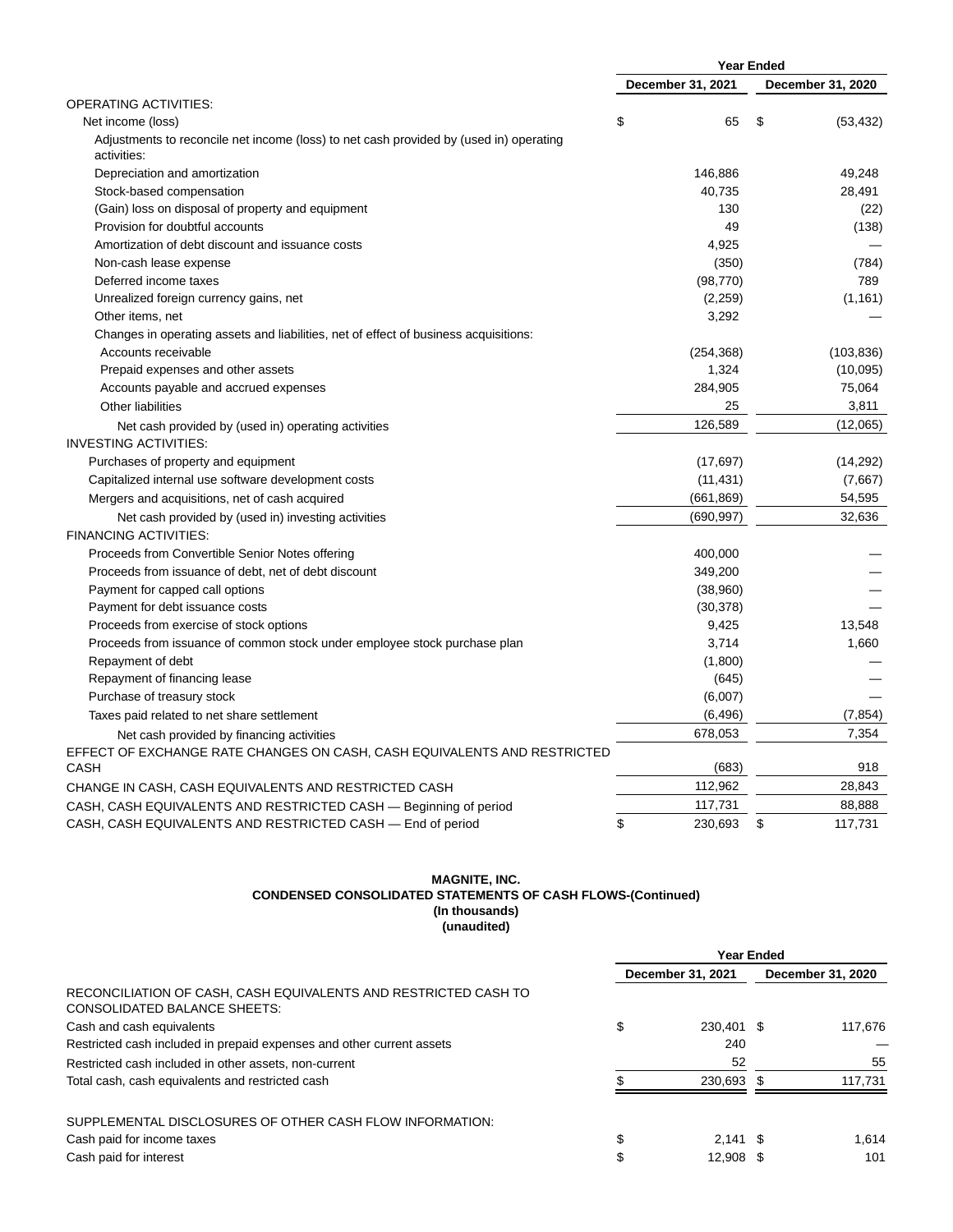| Capitalized assets financed by accounts payable and accrued expenses                     |     | $2.171$ \$  | 42      |
|------------------------------------------------------------------------------------------|-----|-------------|---------|
| Capitalized stock-based compensation                                                     |     | $1.496$ \$  | 757     |
| Operating lease right-of-use assets obtained in exchange for operating lease liabilities |     | $42.013$ \$ | 2.036   |
| Purchase consideration - indemnification claims holdback                                 |     | $1.602$ \$  |         |
| Common stock and options issued for mergers and acquisitions                             |     | 495.591     | 287.418 |
| Debt discount, non-cash                                                                  | \$. | 10.800 \$   |         |

#### **MAGNITE, INC. RECONCILIATION OF REVENUE TO GROSS PROFIT TO REVENUE EX-TAC (In thousands) (unaudited)**

|                                          |                      | <b>Three Months Ended</b> |                      |        |                      | <b>Year Ended</b> |                      |         |  |
|------------------------------------------|----------------------|---------------------------|----------------------|--------|----------------------|-------------------|----------------------|---------|--|
|                                          | December 31.<br>2021 |                           | December 31.<br>2020 |        | December 31.<br>2021 |                   | December 31.<br>2020 |         |  |
| Revenue                                  |                      | 161,286 \$                |                      | 82,003 | - \$                 | 468.413 \$        |                      | 221,628 |  |
| Less: Cost of revenue                    |                      | 66.839                    |                      | 21.168 |                      | 201.662           |                      | 77,747  |  |
| Gross Profit                             |                      | 94.447                    |                      | 60.835 |                      | 266.751           |                      | 143,881 |  |
| Add back: Cost of revenue, excluding TAC |                      | 47.651                    |                      | 20.120 |                      | 149.704           |                      | 75.721  |  |
| Revenue ex-TAC                           |                      | 142,098                   |                      | 80,955 |                      | 416.455           |                      | 219.602 |  |

#### **MAGNITE, INC. RECONCILIATION OF NET INCOME (LOSS) TO ADJUSTED EBITDA (In thousands) (unaudited)**

|                                                                                                | <b>Three Months Ended</b> |                      |    |                      |     | <b>Year Ended</b>    |                      |           |  |  |
|------------------------------------------------------------------------------------------------|---------------------------|----------------------|----|----------------------|-----|----------------------|----------------------|-----------|--|--|
| Net income (loss)                                                                              |                           | December 31.<br>2021 |    | December 31,<br>2020 |     | December 31,<br>2021 | December 31,<br>2020 |           |  |  |
|                                                                                                |                           | 453                  | \$ | 5,886                | \$. | 65                   | \$.                  | (53, 432) |  |  |
| Add back (deduct):                                                                             |                           |                      |    |                      |     |                      |                      |           |  |  |
| Depreciation and amortization expense, excluding amortization of<br>acquired intangible assets |                           | 7.246                |    | 5,084                |     | 25.017               |                      | 24,337    |  |  |
| Amortization of acquired intangibles                                                           |                           | 42,556               |    | 8,007                |     | 121,869              |                      | 24,911    |  |  |
| Stock-based compensation expense                                                               |                           | 12,214               |    | 7,193                |     | 40,735               |                      | 28,491    |  |  |
| Acquisition and related items                                                                  |                           | 399                  |    | 559                  |     | 37,106               |                      | 15,682    |  |  |
| Non-operational real estate expense (income), net                                              |                           | 356                  |    | (5)                  |     | 553                  |                      | 198       |  |  |
| Interest (income) expense, net                                                                 |                           | 7,253                |    | 62                   |     | 19,848               |                      | (50)      |  |  |
| Foreign exchange (gain) loss, net                                                              |                           | (122)                |    | 3,065                |     | (1,480)              |                      | 2,220     |  |  |
| Other non-operating (income) expense, net                                                      |                           | (1)                  |    |                      |     | (1)                  |                      | 15        |  |  |
| Provision (benefit) for income taxes                                                           |                           | (2,816)              |    | 160                  |     | (95,053)             |                      | 693       |  |  |
| <b>Adiusted EBITDA</b>                                                                         |                           | 67,538               |    | 30.011               | \$. | 148.659              | \$                   | 43,065    |  |  |

#### **MAGNITE, INC. RECONCILIATION OF NET INCOME (LOSS) TO NON-GAAP INCOME (LOSS) (In thousands) (unaudited)**

|                                                                                                                                        |                      | <b>Three Months Ended</b> |                      | Year Ended           |  |  |  |  |
|----------------------------------------------------------------------------------------------------------------------------------------|----------------------|---------------------------|----------------------|----------------------|--|--|--|--|
|                                                                                                                                        | December 31.<br>2021 | December 31.<br>2020      | December 31.<br>2021 | December 31.<br>2020 |  |  |  |  |
| Net income (loss)                                                                                                                      | 453<br>\$            | 5,886<br>S                | 65<br>- \$           | (53, 432)<br>P       |  |  |  |  |
| Add back (deduct):                                                                                                                     |                      |                           |                      |                      |  |  |  |  |
| Merger, acquisition, and restructuring costs, including amortization of<br>acquired intangibles and excluding stock-based compensation |                      |                           |                      |                      |  |  |  |  |
| expense                                                                                                                                | 42.955               | 8,566                     | 158.975              | 40,593               |  |  |  |  |
| Stock-based compensation expense                                                                                                       | 12.214               | 7.193                     | 40.735               | 28.491               |  |  |  |  |
| Impairment of goodwill                                                                                                                 |                      |                           |                      |                      |  |  |  |  |
| Non-operational real estate expense (income), net                                                                                      | 356                  | (5)                       | 553                  | 198                  |  |  |  |  |
| Foreign exchange (gain) loss, net                                                                                                      | (122)                | 3.065                     | (1,480)              | 2,220                |  |  |  |  |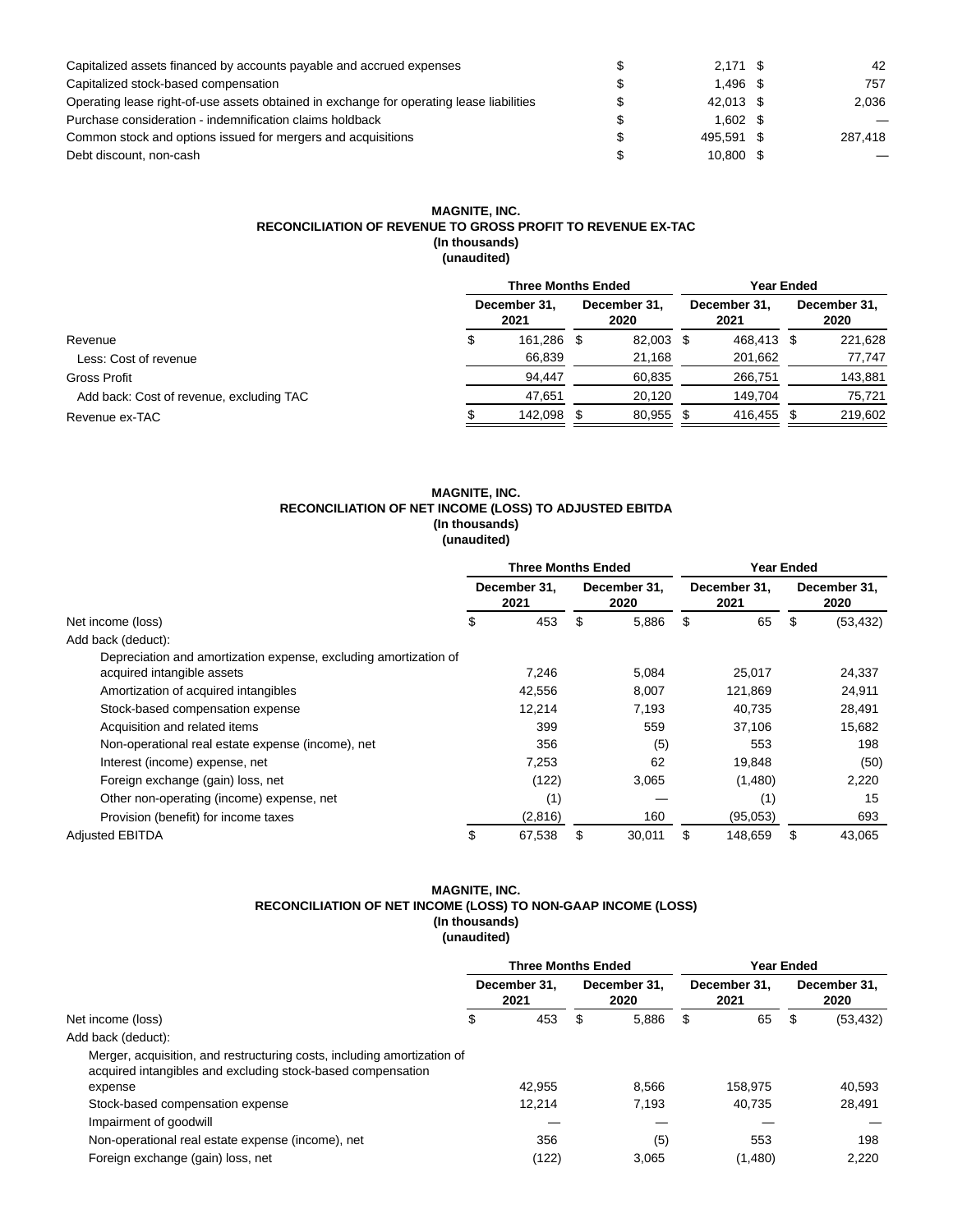| Other non-operating (income) expense, net  | $\left( 1\right)$ |        | (1)       | 15     |
|--------------------------------------------|-------------------|--------|-----------|--------|
| Interest Expense, Convertible Senior Notes | 250               |        | 794       |        |
| Tax effect of Non-GAAP adjustments (1)     | (18, 525)         | (537)  | (121.812) | (667)  |
| Non-GAAP income (loss)                     | 37.580            | 24.168 | 77.829    | 17.418 |

(1) Non-GAAP income (loss) includes the estimated tax impact from the expense items reconciling between net income (loss) and non-GAAP income (loss).

#### **MAGNITE, INC. RECONCILIATION OF GAAP INCOME (LOSS) PER SHARE TO NON-GAAP INCOME (LOSS) PER SHARE (In thousands, except per share amounts) (unaudited)**

|                                                                              | <b>Three Months Ended</b> |           |                      |           |  | <b>Year Ended</b>    |                      |         |  |  |
|------------------------------------------------------------------------------|---------------------------|-----------|----------------------|-----------|--|----------------------|----------------------|---------|--|--|
|                                                                              | December 31,<br>2021      |           | December 31,<br>2020 |           |  | December 31,<br>2021 | December 31,<br>2020 |         |  |  |
| GAAP net income (loss) per share (1).                                        |                           |           |                      |           |  |                      |                      |         |  |  |
| Basic                                                                        | \$                        |           | — \$                 | $0.05$ \$ |  |                      | \$                   | (0.55)  |  |  |
| <b>Diluted</b>                                                               | \$                        |           |                      | $0.05$ \$ |  |                      | \$                   | (0.55)  |  |  |
| Non-GAAP income (loss) (2)                                                   | \$                        | 37,580 \$ |                      | 24,168 \$ |  | 77,829 \$            |                      | 17,418  |  |  |
| Weighted-average shares used to compute basic net income (loss) per<br>share |                           | 132.099   |                      | 112,746   |  | 126.294              |                      | 96,700  |  |  |
| Dilutive effect of weighted-average common stock options, RSAs,              |                           |           |                      |           |  |                      |                      |         |  |  |
| RSUs, and PSUs                                                               |                           | 7,354     |                      | 11,549    |  | 9,926                |                      | 7,070   |  |  |
| Dilutive effect of weighted-average ESPP                                     |                           | 17        |                      | 81        |  | 41                   |                      | 50      |  |  |
| Dilutive effect of weighted-average Convertible Senior Notes                 |                           | 6,262     |                      |           |  | 4,940                |                      |         |  |  |
| Non-GAAP weighted-average shares outstanding (3)                             |                           | 145,732   |                      | 124,376   |  | 141,201              |                      | 103,820 |  |  |
| Non-GAAP income (loss) per share                                             |                           | $0.26$ \$ |                      | $0.19$ \$ |  | $0.55$ \$            |                      | 0.17    |  |  |

(1) Calculated as net income (loss) divided by basic and diluted weighted-average shares used to compute net income (loss) per share as included in the consolidated statement of operations.

(2) Refer to reconciliation of net income (loss) to non-GAAP income (loss).

(3) Non-GAAP income (loss) per share is computed using the same weighted-average number of shares that are used to compute GAAP net income (loss) per share in periods where there is both a non-GAAP loss and a GAAP net loss.

#### **MAGNITE, INC. REVENUE EX-TAC BY CHANNEL (In thousands, except percentages) (unaudited)**

|            |                   |           |   | Revenue ex-TAC            |         |                   |        |       |
|------------|-------------------|-----------|---|---------------------------|---------|-------------------|--------|-------|
|            |                   |           |   | <b>Three Months Ended</b> |         |                   |        |       |
|            | December 31, 2021 |           |   | December 31, 2020         |         | December 31, 2019 |        |       |
| Channel:   |                   |           |   |                           |         |                   |        |       |
| <b>CTV</b> | 54,025            | $38\%$ \$ |   | 15,341                    | 19% \$  |                   |        | $-\%$ |
| Desktop    | 36,415            | 26        | S | 26,440                    | 33      | S                 | 20,557 | 42    |
| Mobile     | 51,658            | 36        |   | 39,174                    | 48      |                   | 27,929 | 58    |
| Total      | \$<br>142,098     | 100% \$   |   | 80,955                    | 100% \$ |                   | 48,486 | 100%  |

|            | <b>Revenue ex-TAC</b> |                   |   |                   |                   |   |        |                   |  |
|------------|-----------------------|-------------------|---|-------------------|-------------------|---|--------|-------------------|--|
|            |                       |                   |   | <b>Year Ended</b> |                   |   |        |                   |  |
|            |                       | December 31, 2021 |   |                   | December 31, 2020 |   |        | December 31, 2019 |  |
| Channel:   |                       |                   |   |                   |                   |   |        |                   |  |
| <b>CTV</b> | 143,407               | $34\%$ \$         |   | 34,319            | 16% \$            |   |        | $-\%$             |  |
| Desktop    | 112,981               | 27                | S | 76,930            | 35                | S | 68,302 | 44                |  |
| Mobile     | 160.067               | 39                |   | 108,353           | 49                |   | 88,112 | 56                |  |